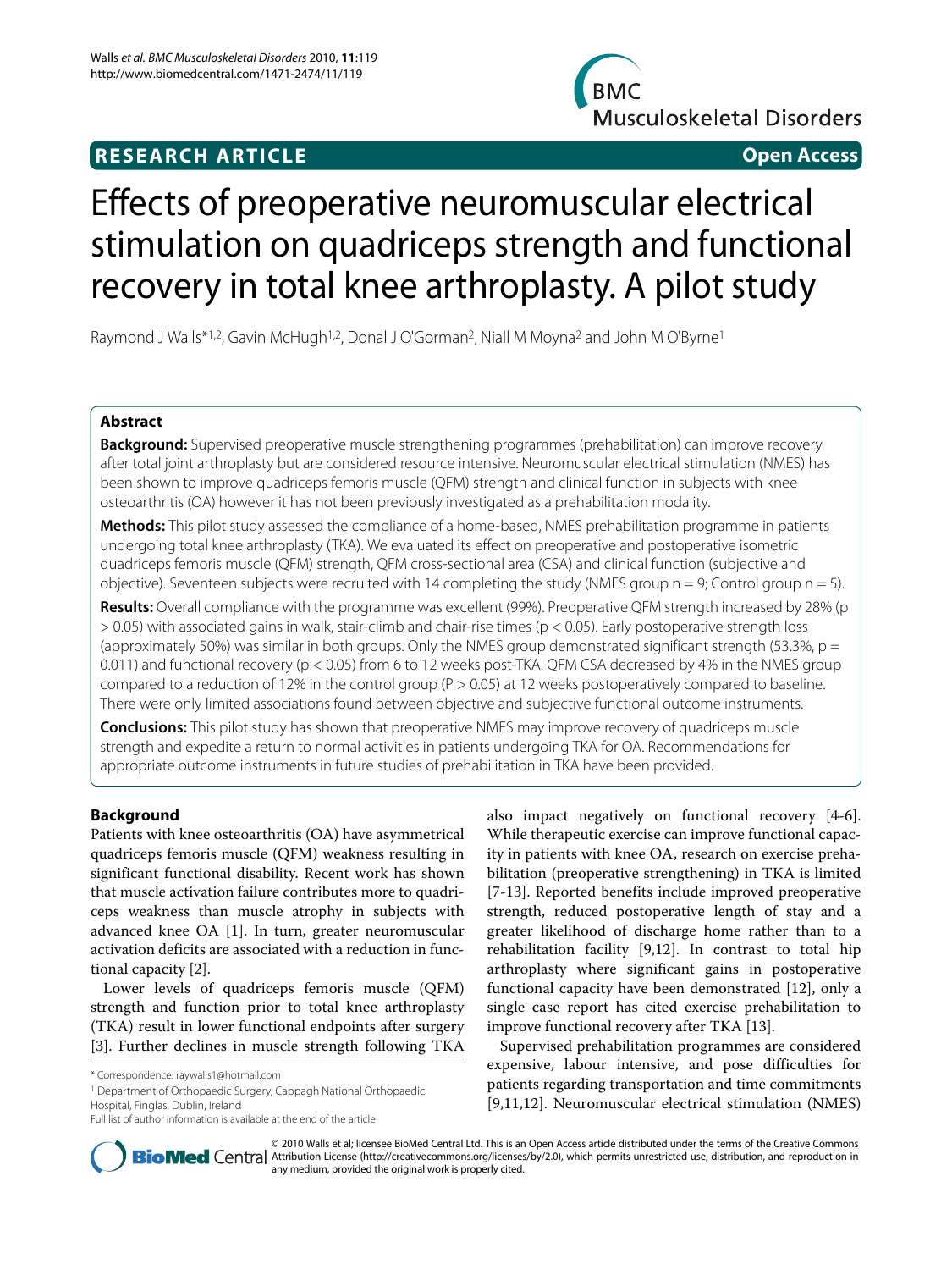causes muscle contraction by applying transcutaneous current to terminal branches of the motoneuron [[14](#page-8-10)]. In subjects with knee OA, NMES can increase quadriceps strength and improve functional performance [\[15](#page-8-11)], and has been found to be as effective as exercise therapy [\[16](#page-8-12)]. As a rehabilitation adjunct post-TKA, NMES can reduce neuromuscular activation deficits and postoperative hospital stay while producing improvements in walking speed and extensor lag [[17](#page-8-13),[18\]](#page-8-14).

Home-based NMES training has not been previously investigated as a prehabilitation modality. It could potentially overcome many of the logistical difficulties associated with supervised exercise programmes. The purpose of this pilot study was to assess the compliance of a NMES prehabilitation programme. Its effects on preoperative and postoperative QFM strength, QFM cross-sectional area (CSA), and clinical function in subjects undergoing TKA will be evaluated.

## **Methods**

## **Patients**

Subjects undergoing TKA for end-stage knee OA were recruited from the preoperative assessment clinic of an elective orthopaedic unit between July and October 2007. Exclusion criteria included inflammatory arthritis, morbid obesity (BMI > 40 kg/m<sup>2</sup>), implanted pacemakers or defibrillators, dermatological conditions affecting the thigh, recent participation in an exercise or strength training programme and any neurological disorder or other lower limb impairment affecting function. The ethics review committee of Cappagh National Orthopaedic Hospital gave full approval for this study (ref: RW/03/ 2007/004) which was performed in compliance with the Helsinki Declaration of 1975, as revised in 2000. All patients provided written informed consent.

Seventeen subjects were recruited (six male, 11 female; mean age, 65.4 years; range, 49 to 80) and randomly assigned to intervention (NMES) or control groups using a computer generated random-number sequence. One patient suffered a postoperative myocardial infarction and another had surgery postponed for management of an unrelated condition. One control subject withdrew from the study due to marked preoperative clinical deterioration. There was no significant difference in baseline demographics for the 14 patients (nine NMES; five control) who completed the study (Table 1).

## **Overview**

Subjects assigned to the intervention group received 8 weeks of preoperative unsupervised, home-based NMES training applied unilaterally to the QFM of the affected side. Subjects assigned to the control group received standard preoperative care. All subjects received standard postoperative rehabilitation.

#### Page 2 of 9

#### **Table 1: Baseline demographics**

|                  | Group           |  |  |
|------------------|-----------------|--|--|
| <b>NMES</b>      | Control         |  |  |
| 3:6              | 1:4             |  |  |
| $64.4 \pm 8.0$   | $63.2 \pm 11.4$ |  |  |
| $161.6 \pm 13.9$ | $155.8 \pm 5.3$ |  |  |
| $80.3 \pm 13.6$  | $79.5 \pm 14.6$ |  |  |
| $30.7 \pm 3.0$   | $32.8 \pm 6.3$  |  |  |
| $22.8 \pm 22.6$  | $17.0 \pm 10.4$ |  |  |
|                  |                 |  |  |

are means  $\pm$  SD; BMI: Body Mass Index

QFM strength, objective functional capacity (chair-rise, walk, and stair-climb tests), and subjective outcome measures were assessed at baseline and week 8 preoperatively, and weeks 6 and 12 postoperatively. QFM CSA evaluations were performed at baseline and week 8 preoperatively, and at week 12 postoperatively. One patient in the NMES group did not have preoperative imaging, and was excluded from the CSA analysis.

#### **Intervention group: NMES**

A portable, battery powered, garment-based stimulator (KneeHAB II, Bio-Medical Research, Galway, Ireland) provided the external training stimulus to elicit QFM contraction. It is a duel channel device with a delay of 1 second between their activation at the start and end of the contraction sequence to ensure patellofemoral stability. The control unit, attached directly to the garment, activated the stimulator and modulated stimulation intensity.

The stimulator produced a symmetrical bi-phasic square waveform, with a maximum stimulation intensity of 70 mA and a frequency of 50 pulses.sec-1. Pulse width changed dynamically during the stimulation cycle between 100-400 μs. Contraction time (ON) was 5 sec with 10 sec relaxation (OFF) excluding 1 sec ramp-up and 0.5 sec ramp-down. Thus the total cycle length was 16.5 sec. This provided a total ON time of 6.06 min in each 20 min session. The stimulus was provided by a "Multipath" system. This opens pathways between the electrodes for preset periods within each pulse, directing current flow to either medial or lateral electrodes, hence permitting multiple pathways for current flow. It is proposed by the manufacturer that this will allow greater stimulation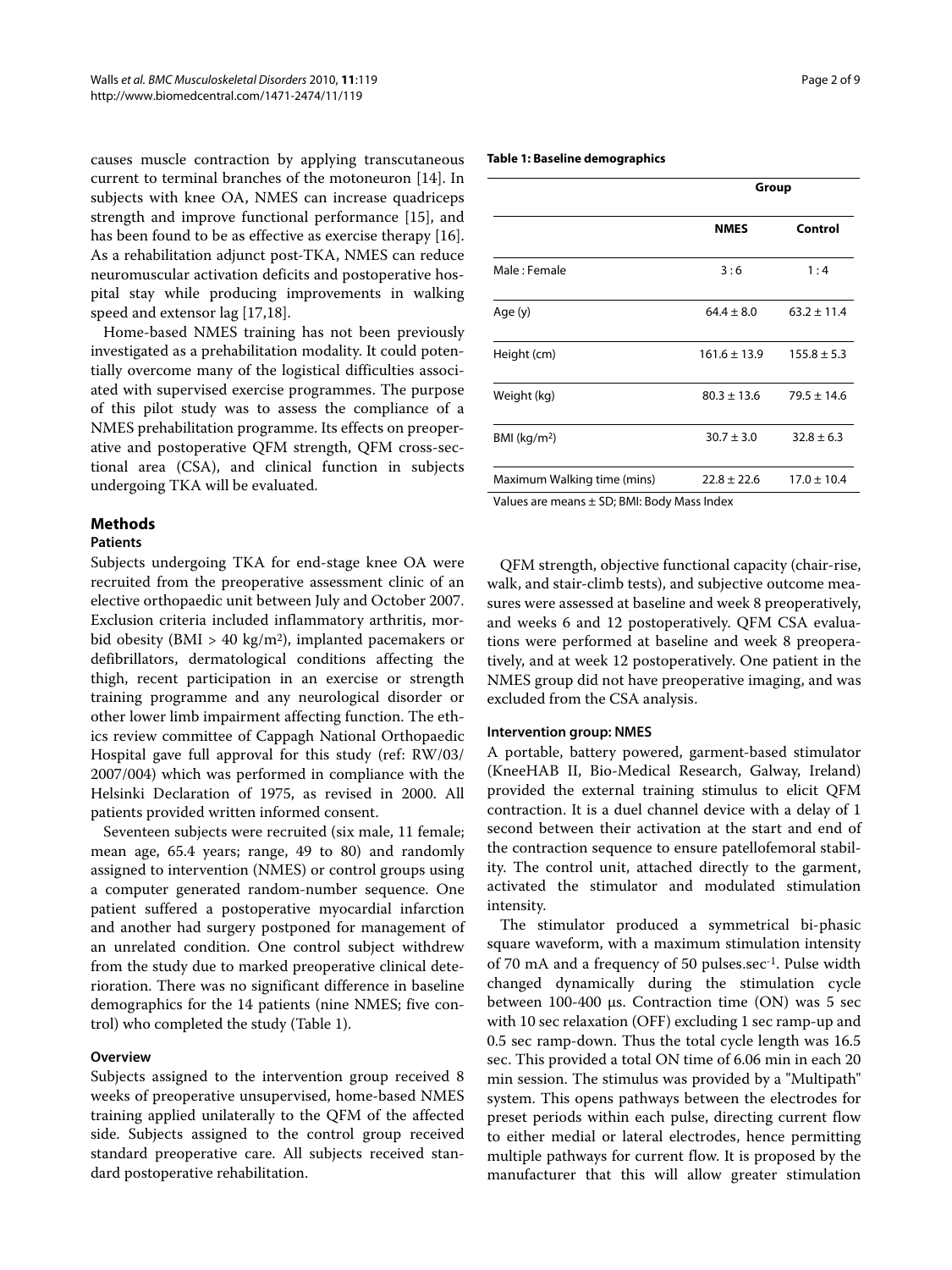intensities to be tolerated by a subject and produce greater contraction force while minimising muscle fatigue.

Four reusable self adhering hydrogel electrodes (Axelgaard, Fallbrook, CA) were secured to the inside of the garment with placement over the vastus medialis and vastus lateralis proximally and distally. The surface areas of the four electrodes are:  $194 \text{ cm}^2$ ;  $83 \text{ cm}^2$ ;  $74 \text{ cm}^2$ ;  $66 \text{ cm}^2$ cm2.

Subjects assigned to the NMES group received instruction on application of the device to the thigh of the affected limb and usage of the stimulator according to manufacturer guidelines. In addition, they were supplied with clear written instruction on the device controls and the NMES training program schedule. All NMES training sessions were performed in the sitting position with the knee flexed to 60 degrees, the foot flat on the floor, and toes against a wall to permit isometric muscle contraction.

The stimulator was used for 20 min. day-1 on alternate days during the initial two week conditioning period. Patients were encouraged to increase the stimulation intensity to their maximum tolerated level (pain threshold) during each session. The subsequent training period involved a single 20 min session. day-1, 5 days. wk-1 for 6 weeks preoperatively with patients encouraged to train at their highest tolerated stimulation intensity. A logbook was provided to all subjects to record usage. In addition and unknown to the patients the stimulator also recorded usage.

## **Control group**

Subjects assigned to the control group received individual instruction on knee range of motion and quadriceps muscle strengthening exercises from a physiotherapist. Static quadriceps strengthening exercises were performed while lying supine with subjects instructed to pull back their toes, push their knee downwards into the bed and hold for 5 seconds. A similar exercise was demonstrated with a soft cushion roll placed under the knee in an attempt to achieve terminal knee extension and strengthen the inner range quadriceps muscle (vastus medialis [VMO]). In addition, subjects were instructed to perform straight leg raises. Sets of 10-20 repetitions of each exercise performed twice daily were recommended. Instruction was also provided on knee flexion and extension exercises performed both sitting and, if tolerated, while standing. Adherence was not recorded, thereby reflecting normal care.

## **Quadriceps muscle strength measurement**

A Biodex dynamometer (Biodex Medical Instruments, Shirley, NY) was used to determine QFM maximum voluntary isometric contraction (MVIC) peak torque (Nm)

of both limbs [\[19-](#page-8-15)[21](#page-8-16)]. The testing position was standardised with a hip angle of 110° and the knee flexed at 60°. The fulcrum of the dynamometer lever arm was aligned with the inferior aspect of the lateral femoral condyle. Waist, thigh, and shoulder straps stabilised patients during testing to minimise additional muscle group substitution. Following three submaximal contractions, subjects performed a set of three consecutive maximal contractions. Each contraction was 5 sec in duration interspaced with a 50 sec rest period. The greatest force generated was recorded as the MVIC. Verbal encouragement ("kick out as hard as you can") was provided by a research assistant blinded to subject group assignment.

## **Quadriceps femoris cross-sectional area**

A Gyroscan Intera 1.5 T MRI scanner (Philips Medical Systems, Holland) was used to determined QFM CSA of both thighs using a 4 mm slice thickness: 0.4 mm slice gap, 100 ms echo time; and 3000 ms relaxation time. A coronal scouting scan established the level of the midthigh using the greater trochanter and lateral knee joint line as anatomical markers. Twelve T2-weighted axial images were produced with a field of view of 30 cm (256 × 256 pixel matrix). Following spatial calibration, a single clinician, blinded to group assignment, used manual planimetry to outline the QFM as the region of interest, with CSA (cm2) automatically calculated. The average area of the central two images was recorded as the QFM CSA.

## **Objective functional capacity**

A straight back chair with adjustable leg height was used for the timed chair-rise test. Patients sat with their knees flexed at 90° and their arms folded across their chest. The time taken to complete three full cycles (stand-sit) was recorded. The 25-metre timed walk test was performed in an indoor hallway with patients allowed to stop or use a mobility aid if required. The stair-climb test was performed on an indoor stairwell with 11 steps (18 cm rise, 30 cm depth). Patients were asked to try and refrain from using the handrails during the test, and the time taken to ascend, turn, and descend was recorded. Each test was performed three times and the fastest time was recorded. All assessments were performed in the same order for each participant with the assessor blinded to group assignment.

## **Self-report outcome measures**

Individual perception of disability was assessed using the Western Ontario McMaster Osteoarthritis Index (WOMAC) [[22\]](#page-8-17). The WOMAC is a validated health questionnaire specific for hip and knee OA, consisting of 24 questions scored from zero to four (best to worst respectively). These are sub-categorized into pain (0-20), stiffness (0-8), and function (0-68). The Medical Out-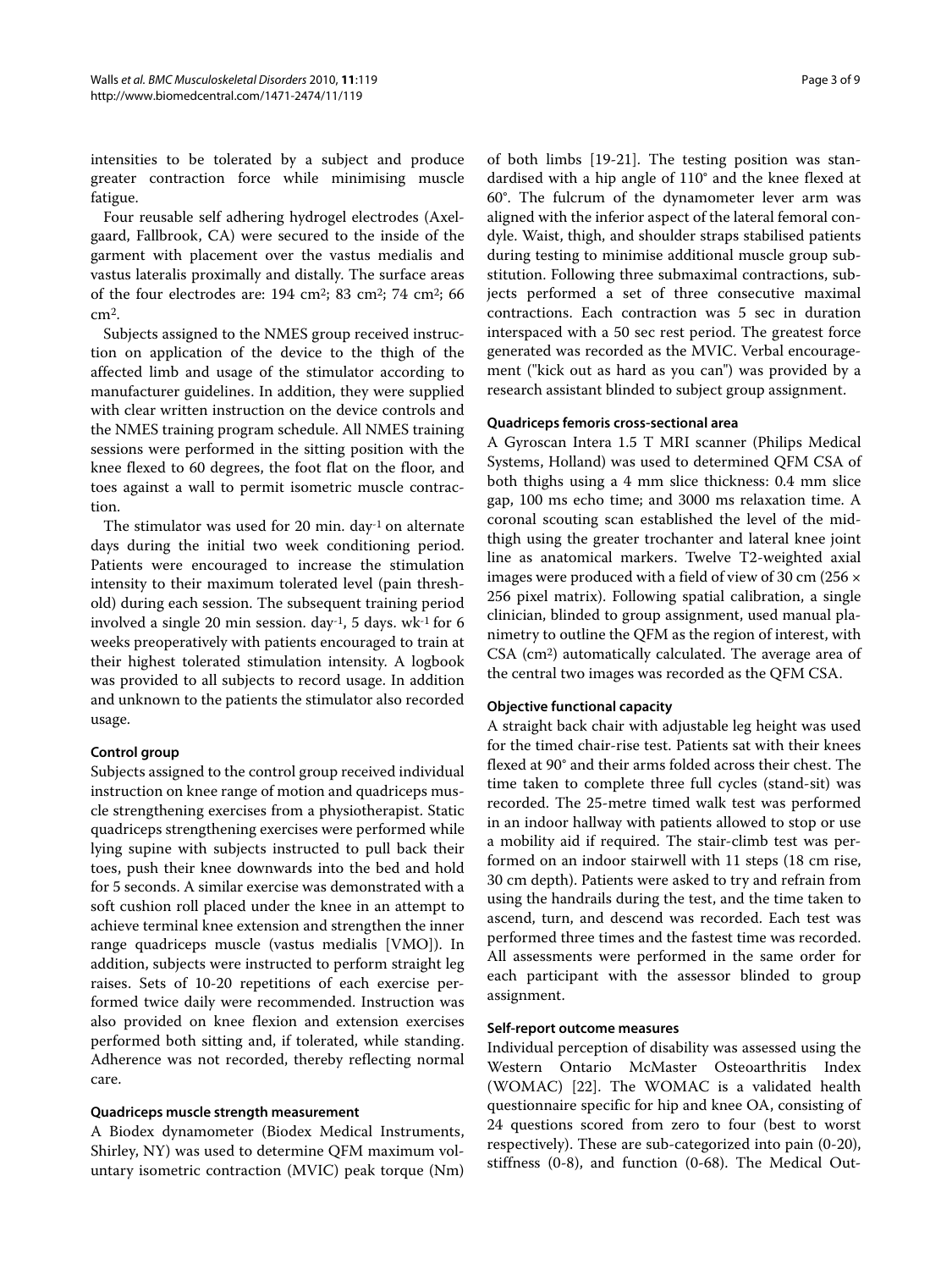come Study short form 36 (SF-36) evaluates general health using a 36 item questionnaire. Component scores are given for physical and mental health, both scored from zero to 100 with a higher score indicating better health. Reliability and validity of the SF-36 are well established [\[23](#page-8-18)[,24](#page-8-19)].

#### **Surgical technique and postoperative management**

All TKA's were performed by the senior author (JO'B) under tourniquet control. A midline incision was made with a standard medial parapatellar approach to the joint. A quadriceps snip was not performed in any knee. The PCL was sacrificed in all cases with insertion of the Scorpio PS knee system (Stryker, Limerick, Ireland). All operations were performed under spinal anaesthesia and patients received PCA or epidural analgesia in the immediate postoperative period. All knees were wrapped in a wool and crepe dressing for the first 48 hours postoperatively.

A standardised rehabilitation programme was commenced on the first postoperative day. These involved static quadriceps strengthening exercises, as well as foot and ankle range of motion exercises to help prevent thromboembolic events. On day two postoperatively, the wool and crepe dressing was removed which permitted the addition of knee range of motion exercises. Weightbearing with the use of a walking frame was also commenced on day two postoperatively. From day three postoperatively until discharge, subjects attended the hospital physiotherapy department twice daily for further individual supervised rehabilitation. If tolerated, straight leg raising exercises were commenced. Length of postoperative hospital admission and discharge location (home or rehabilitation facility) were recorded.

## **Statistical analysis**

Independent t-tests were used to evaluate potential group differences for age, height, weight, and maximum walking time. The non-parametric Friedman test was used to compare within group differences in strength, CSA, function, clinical evaluations, and subjective outcomes. Post hoc analyses were performed using the Wilcoxon signed ranks test with Bonferroni adjustment for multiple comparisons. Between group comparisons were performed using the Mann Whitney test. The relation between selected parameters was determined using Spearman rho correlations. Statistical significance was set at  $p = 0.05$ . Statistical tests were performed using the Statistical Package for Social Sciences version 15.0 (SPSS, Inc., Chicago, IL).

## **Results**

## **Compliance**

Patient reported compliance was 99.4% (range, 97.1- 100%) and stimulator recorded compliance was 99.0% (range, 77.2-114.8%). Stimulator recorded compliance was more than 97% in all but one male subject.

## **Quadriceps femoris muscle strength and CSA**

Preoperatively, QFM peak torque of the involved limb in the NMES group increased by 27.8% (Figure [1\)](#page-3-0); this was close to statistical significance ( $p = 0.021$ ; alpha level = 0.013). An increase of only  $12.1\%$  (p = 0.08) was seen in the control group. QFM strength of the involved limb decreased by approximately 50% in both groups at 6 weeks post-TKA compared to preoperative levels. Only the NMES group experienced significant strength recovery from week 6 to week 12 post-TKA group (53.3%, p < 0.05). There was no change in strength or CSA of the uninvolved QFM in either group over the study period.

Preoperatively, there was a trend towards an increase in QFM CSA of the involved limb in the NMES group (7.4%,  $p = 0.036$ ; alpha level = 0.017) (Figure [2](#page-4-0)). Although involved QFM CSA decreased by approximately 10% postoperatively in both groups, it was only significant in the NMES group ( $p < 0.05$ ). When QFM CSA at 12 weeks post-TKA was compared to baseline levels, it had decreased by 3.7% in the NMES group while a reduction of 12.1% ( $p > 0.05$ ) was found in the control group. There was no difference in QFM CSA between the treatment groups or between involved and uninvolved limbs in either group over the study period.

## **Objective functional capacity**

Preoperative improvement in objective functional capacity was only found in the NMES group: timed walk test,

<span id="page-3-0"></span>

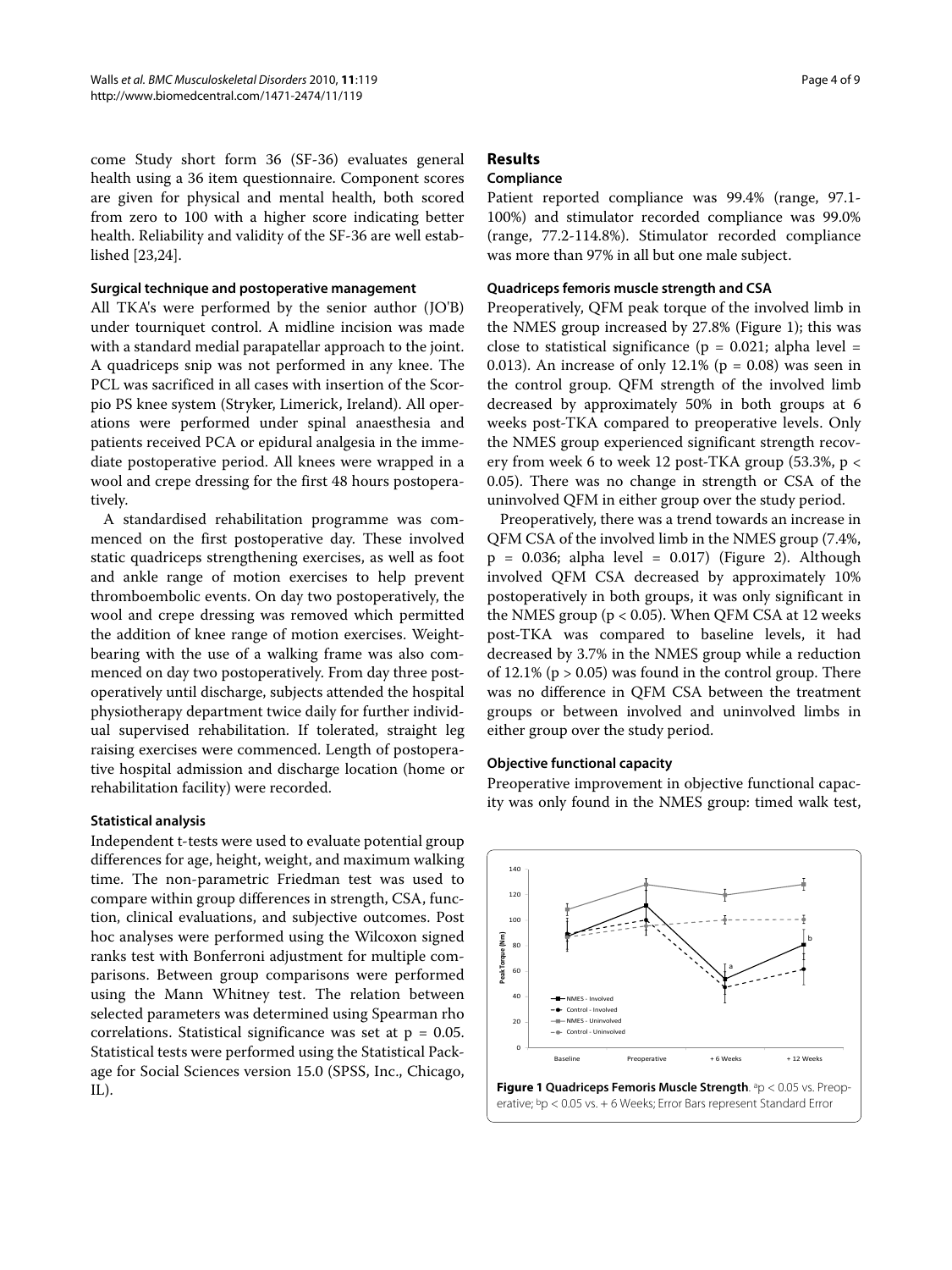<span id="page-4-0"></span>

9% (p < 0.05); timed stair-climb test, 19.7% (p < 0.05); timed chair-rise test,  $34.2\%$  $34.2\%$  (p < 0.05) (Figure 3). Performance in the chair-rise test was  $25.9\%$  better (p < 0.05) in the NMES than the control group preoperatively. The time required to complete the stair-climb test and walk test increased by 66.8% ( $p < 0.05$ ) and 35.5% ( $p < 0.05$ ) respectively in the NMES group at 6 weeks postoperatively compared to preoperative values. Only the NMES group demonstrated significant postoperative functional recovery from week 6 to week 12 postoperatively (walk test: 22.9% [p < 0.05]; stair-climb test: 36.8% [p < 0.05]; chair-rise test: 16.4% [p < 0.05]). Performance was better in the NMES group compared to the control group in the stair-climb test (61.6%,  $p < 0.05$ ) and chair-rise test (34.2%, p < 0.05) at 12 weeks post-TKA.

#### **Self-report outcome measures**

Postoperatively, SF-36-physical health ( $p < 0.05$ ) and mental health ( $p < 0.05$ ) scores improved in the NMES group at week 12 compared to week 6 (Table 2). Improvements were also seen in the NMES group with the SF-36 mental health ( $p < 0.05$ ) and the WOMAC pain score ( $p <$ 0.05) at week 12 post-TKA compared to preoperative levels. All outcome scores of the control group, and the WOMAC function and stiffness subscales of the NMES group did not change significantly over the study period. There were no between-group differences in any of the subjective outcome measures at any time-point.

#### **Postoperative rehabilitation**

There was no difference in length of postoperative hospitalisation between the two groups (8.1 days [NMES] versus 8.8 days [control],  $p = 0.94$ ). Two patients in the NMES group and one patient in the control group were discharged to a rehabilitation facility.

#### **Correlations**

Assessing the cohort collectively, QFM strength was inversely related to the stair-climb test at all time points and to the walk test at baseline, and weeks 6 and 12 post-

<span id="page-4-1"></span>

0.05 vs. Preoperative;  $cp < 0.05$  vs. + 6 Weeks;  $*p < 0.05$  vs. Control; Error Bars represent Standard Error **a) Timed Stair-Climb Test. b) Timed Chair-Rise Test. c) 25 metre Timed Walk Test.**

operatively (Table 3). The association between QFM strength and the chair-rise test was only significant preoperatively ( $r^2$  = 0.26;  $p$  < 0.05). There were limited associations found between the objective measures of functional capacity and the self-report outcome measures.

#### **Discussion**

This is the first study to assess the use of NMES as a prehabilitation modality. We have demonstrated that adherence to an 8 week preoperative NMES programme in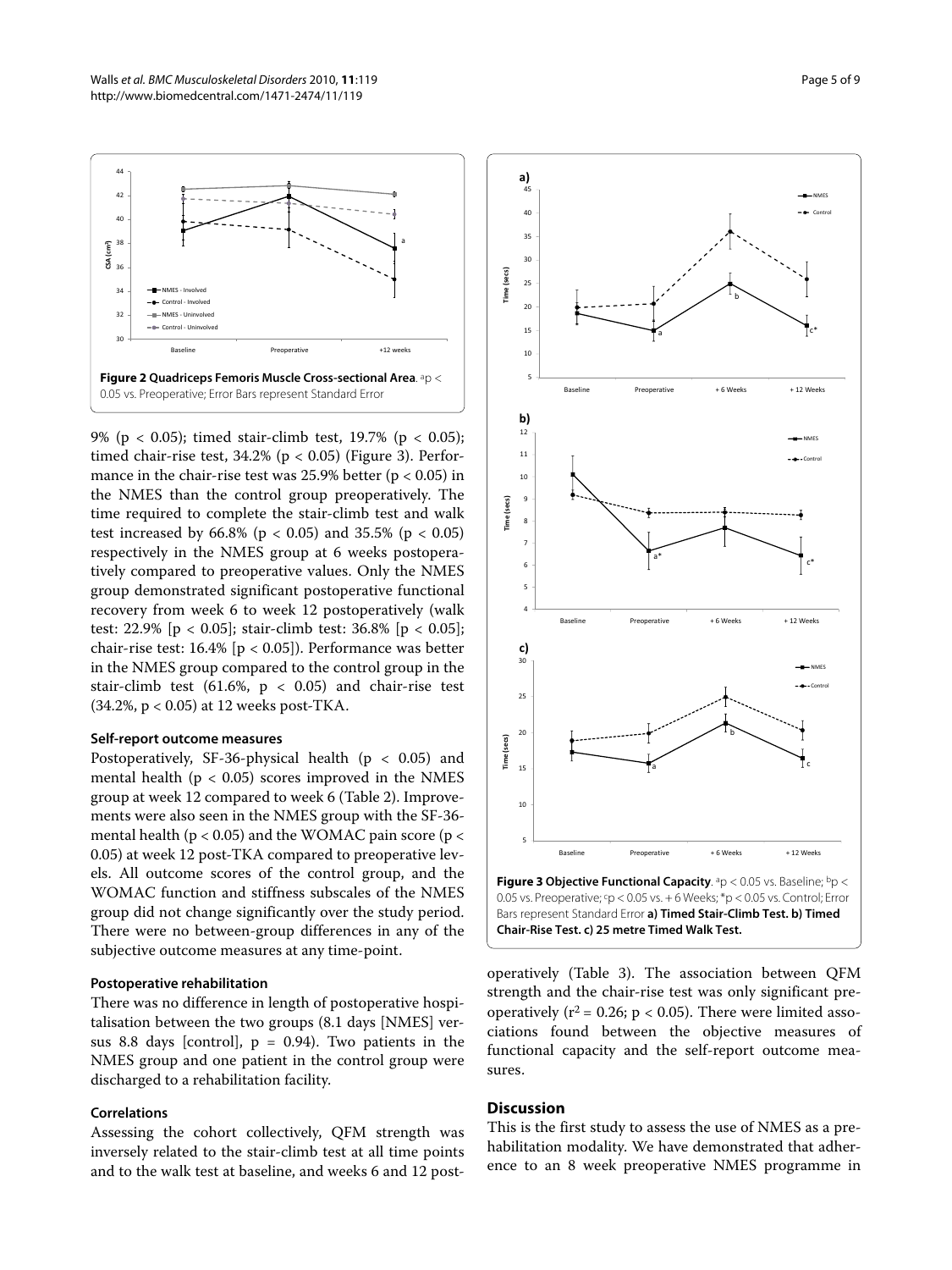### **Table 2: Self-report outcome measures**

|                              | <b>Time</b>     |                 |                 |                              |  |
|------------------------------|-----------------|-----------------|-----------------|------------------------------|--|
|                              | <b>Baseline</b> | Preoperative    | +6 Weeks        | +12 Weeks                    |  |
| <b>WOMAC Pain</b>            |                 |                 |                 |                              |  |
| <b>NMES</b>                  | $11.7 \pm 2.7$  | $11.4 \pm 3.3$  | $7.9 \pm 5.9$   | $5.4 \pm 4.0$ <sup>a</sup>   |  |
| Control                      | $10.0 \pm 5.7$  | $11.8 \pm 4.0$  | $5.4 \pm 3.0$   | $5.2 \pm 4.3$                |  |
| <b>WOMAC Function</b>        |                 |                 |                 |                              |  |
| <b>NMES</b>                  | $36.9 \pm 11.3$ | $34.7 \pm 11.0$ | $29.8 \pm 16.9$ | $19.9 \pm 13.9$              |  |
| Control                      | $37.0 \pm 15.7$ | $38.4 +/- 14.4$ | $24.2 \pm 9.9$  | $21.6 \pm 11.3$              |  |
| <b>WOMAC Stiffness</b>       |                 |                 |                 |                              |  |
| <b>NMES</b>                  | $5.0 \pm 2.9$   | $5.1 \pm 1.8$   | $4.6 \pm 2.4$   | $3.2 \pm 2.0$                |  |
| Control                      | $4.8 \pm 1.6$   | $5.4 \pm 1.3$   | $4.6 \pm 1.1$   | $3.0 \pm 1.4$                |  |
| <b>SF-36 Physical Health</b> |                 |                 |                 |                              |  |
| <b>NMES</b>                  | $41.0 \pm 22.1$ | $44.4 \pm 18.7$ | $35.7 \pm 17.0$ | 57.1 $\pm$ 18.0 <sup>b</sup> |  |
| Control                      | $39.0 \pm 20.8$ | $45.6 \pm 17.8$ | $39.0 \pm 9.4$  | $57.0 \pm 25.2$              |  |
| <b>SF-36 Mental Health</b>   |                 |                 |                 |                              |  |
| <b>NMES</b>                  | $63.7 \pm 18.3$ | $62.3 \pm 17.5$ | $58.6 \pm 26.0$ | $77.7 \pm 14.7$ ba           |  |
| Control                      | $56.4 \pm 22.6$ | $68.6 \pm 23.1$ | $58.8 \pm 19.5$ | $71.0 \pm 26.4$              |  |

Values are means ± SD;

WOMAC - Western Ontario McMaster Osteoarthritis Index; SF-36-Short Form 36

 $a$ p < 0.05 vs. Preoperative;  $b$ p < 0.05 vs. + 6 Weeks

patients undergoing TKA is excellent. The intervention group had a trend towards an increase in quadriceps muscle strength with significant improvements in functional performance following NMES prehabilitation. Postoperatively, these effects translated into earlier strength and functional recovery from week 6 to week 12 in the NMES group. Many observations from this pilot study should be considered when planning future clinical trials of prehabilitation in orthopaedic practice.

Compliance with the NMES programme in this pilot study is superior to previous work [\[15](#page-8-11)] that applied NMES to subjects with knee OA (99% vs. 81%). The device we used was garment-based, potentially making it more amenable to training. Some subjects had a stimulator recorded compliance of more than 100%. Given that the stimulator can only function when in contact with skin, participants may have spent additional time familiarising themselves with the device early in the study programme. It is also possible, however, that they trained for more than was prescribed in the study protocol.

The NMES group increased preoperative QFM strength by  $28\%$  (p > 0.05) which compares favourably with exercise prehabilitation [\[9](#page-8-7),[11](#page-8-9),[12\]](#page-8-8). Using a similar home-based NMES programme in patients disabled by knee OA, Talbot et al [\[15\]](#page-8-11) produced a 9% increase in QFM strength with stimulation intensity gradually increased at predetermined intervals over their training period. The greater strength gains found in the present study may be attributed to a greater training stimulus given that our subjects were encouraged to use the stimulator at their maximal tolerated level throughout the training period. Conversely, the subjects in our study all had end-stage knee OA and may have been generally weaker and potentially more responsive to NMES rehabilitation.

The preoperative improvements in quadriceps muscle strength and objective functional capacity were greater in the NMES group than the control group, although we recognise that a between group effect was only seen with the chair-rise test. While further study is needed, we believe this preliminary data suggests that NMES may confer a greater preoperative benefit than simply providing instruction to patients on preoperative strengthening and range of motion exercises. The beneficial training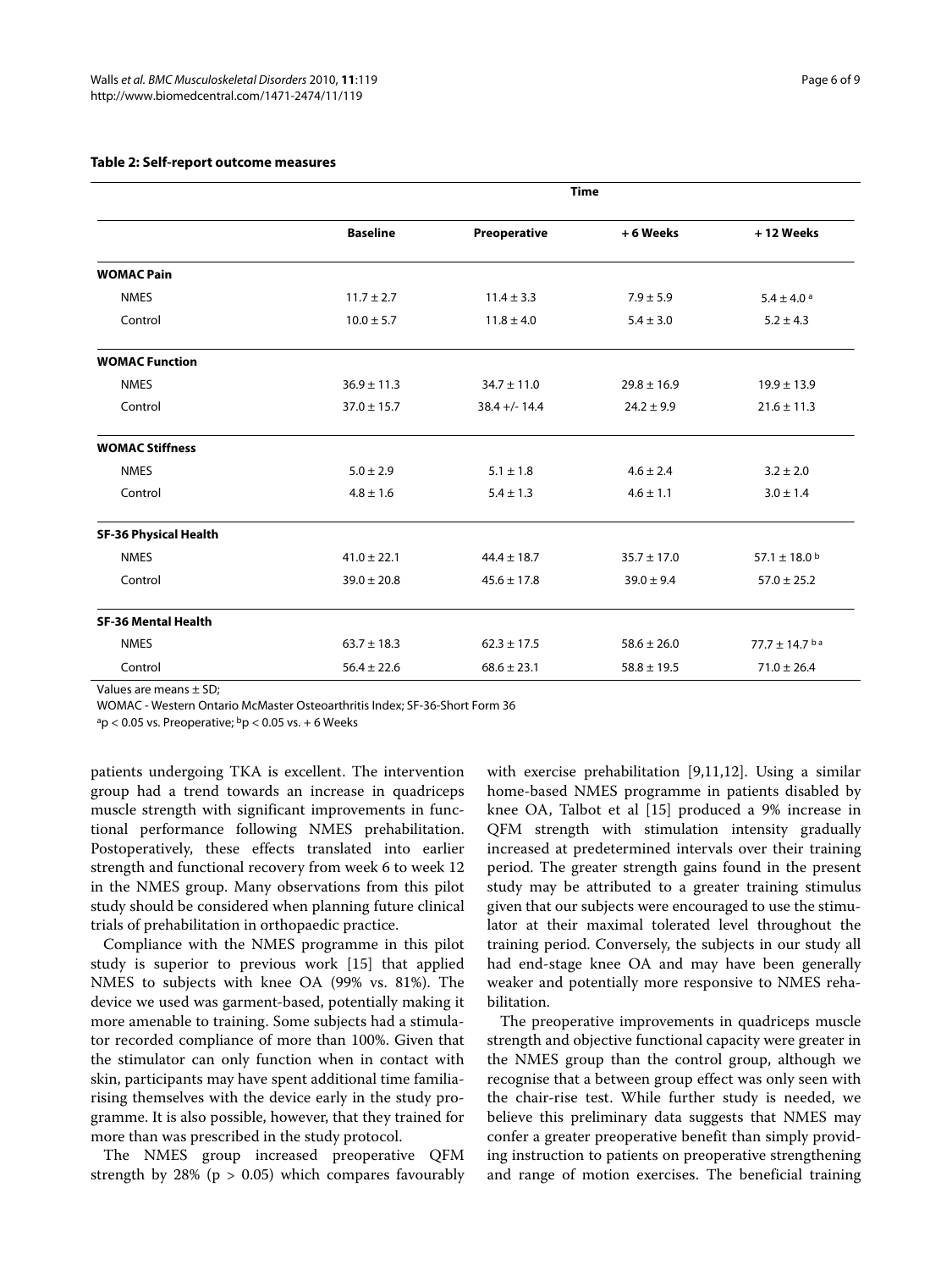#### **Table 3: Significant correlations**

| Comparison                        |                 | p value | r value  |
|-----------------------------------|-----------------|---------|----------|
| <b>Quads Strength and TWT</b>     |                 |         |          |
|                                   | <b>Baseline</b> | 0.003   | $-0.688$ |
|                                   | Week 6          | 0.003   | $-0.697$ |
|                                   | Week 12         | 0.005   | $-0.662$ |
| <b>Quads Strength and TST</b>     |                 |         |          |
|                                   | <b>Baseline</b> | 0.008   | $-0.626$ |
|                                   | Preoperative    | 0.020   | $-0.552$ |
|                                   | Week 6          | 0.009   | $-0.618$ |
|                                   | Week 12         | 0.001   | $-0.776$ |
| <b>Quads Strength and TCT</b>     |                 |         |          |
|                                   | Preoperative    | 0.032   | $-0.508$ |
| <b>WOMAC-Pain and TCT</b>         |                 |         |          |
|                                   | <b>Baseline</b> | 0.047   | 0.464    |
| <b>WOMAC-Function and TWT</b>     |                 |         |          |
|                                   | <b>Baseline</b> | 0.034   | 0.252    |
| SF36-Physical Health and TWT      |                 |         |          |
|                                   | <b>Baseline</b> | 0.009   | $-0.623$ |
|                                   | Week 12         | 0.041   | $-0.481$ |
| SF36-Physical Health and TST      |                 |         |          |
|                                   | Preoperative    | 0.039   | $-0.487$ |
| <b>SF36-Mental Health and TCT</b> |                 |         |          |
|                                   | Week 12         | 0.026   | $-0.528$ |
| p value - significance level      |                 |         |          |

r value - correlation coefficient

WOMAC - Western Ontario McMaster Osteoarthritis Index

SF-36 - Short Form 36

CSA = Cross-sectional area

TWT = 25-metre timed walk test/TST = Timed stair-climb test/TCT = Timed chair-rise test

effect of NMES is further supported by the observed trend towards an increase in preoperative QFM CSA  $(7.4\%)$ .

Previous trials cited QFM strength decreases of around 60% post-TKA [\[5](#page-8-20),[6](#page-8-4)]. In this prospective clinical study, QFM strength of the involved limb decreased in both groups by approximately 50% ( $P > 0.05$ ) at 6 weeks postoperatively compared to preoperative levels. Hence, NMES prehabilitation may not attenuate early postoperative declines in quadriceps muscle strength. A corre-

sponding early postoperative deterioration in objective functional capacity was only seen in the NMES group and illustrates the early detrimental effects of TKA on functional performance. We are unsure as to why no notable change in functional capacity was observed in the control group over the same postoperative period. It may be that, since they had not experienced an improvement in function preoperatively, there was little capacity for further deterioration in the control group postoperatively.

Significant strength and functional recovery from 6 to 12 weeks postoperatively was only seen in the NMES group. By the end of the study period, the NMES group was 24% stronger compared with the control group and performed better at the stair-climb and chair-rise tests (p < 0.05). Buchner et al [\[25](#page-8-21)] described a curvilinear relationship where small changes in muscle strength were associated with substantial improvements in function in frail elderly adults. Extrapolating this to our weakened cohort could explain how significant group differences in functional capacity were found despite group differences in QFM strength being statistically non-significant.

While there is agreement that exercise prehabilitation enhances postoperative strength recovery after TKA, improvements in functional capacity have only been previously described in a case report [[11](#page-8-9)-[13\]](#page-8-6). Differences in assessment methodology could explain this. For example, Rodgers et al [[11\]](#page-8-9) used only a short 10-metre timed walk test to assess functional capacity, while Rooks et al [[12](#page-8-8)] employed a timed up and go test which incorporates a single chair-rise with a 6-metre walk. The assessment distance used in these tests may be insufficient to determine a group effect in subjects with advanced knee OA, rendering the methods insensitive. In contrast, we found QFM strength to correlate strongly with our 25-metre walk test as well as the stair-climb. We recommend that both should be performed in future studies that wish to evaluate the efficacy of prehabilitation in TKA.

As in this study, where NMES had a beneficial effect on muscle mass, Rodgers et al [\[11](#page-8-9)] saw a reduction in postoperative muscle atrophy with exercise prehabilitation. It would therefore appear that preoperative increases in QFM CSA due to both exercise and NMES prehabilitation may attenuate muscle atrophy following TKA.

We found no significant improvement in the perception of knee pain in subjects with osteoarthritic knees following NMES training. This is consistent with Talbot et al [\[15\]](#page-8-11), who also did not find NMES to decrease subjective knee pain. Although Durmus et al [\[16](#page-8-12)] reported an improvement in knee pain in subjects with knee OA, they excluded those with end-stage disease. Subjects with advanced knee OA may have progressed to a stage where increases in QFM strength cannot improve knee pain. Alternatively, there may simply have been insufficient statistical power in this pilot study to determine a difference.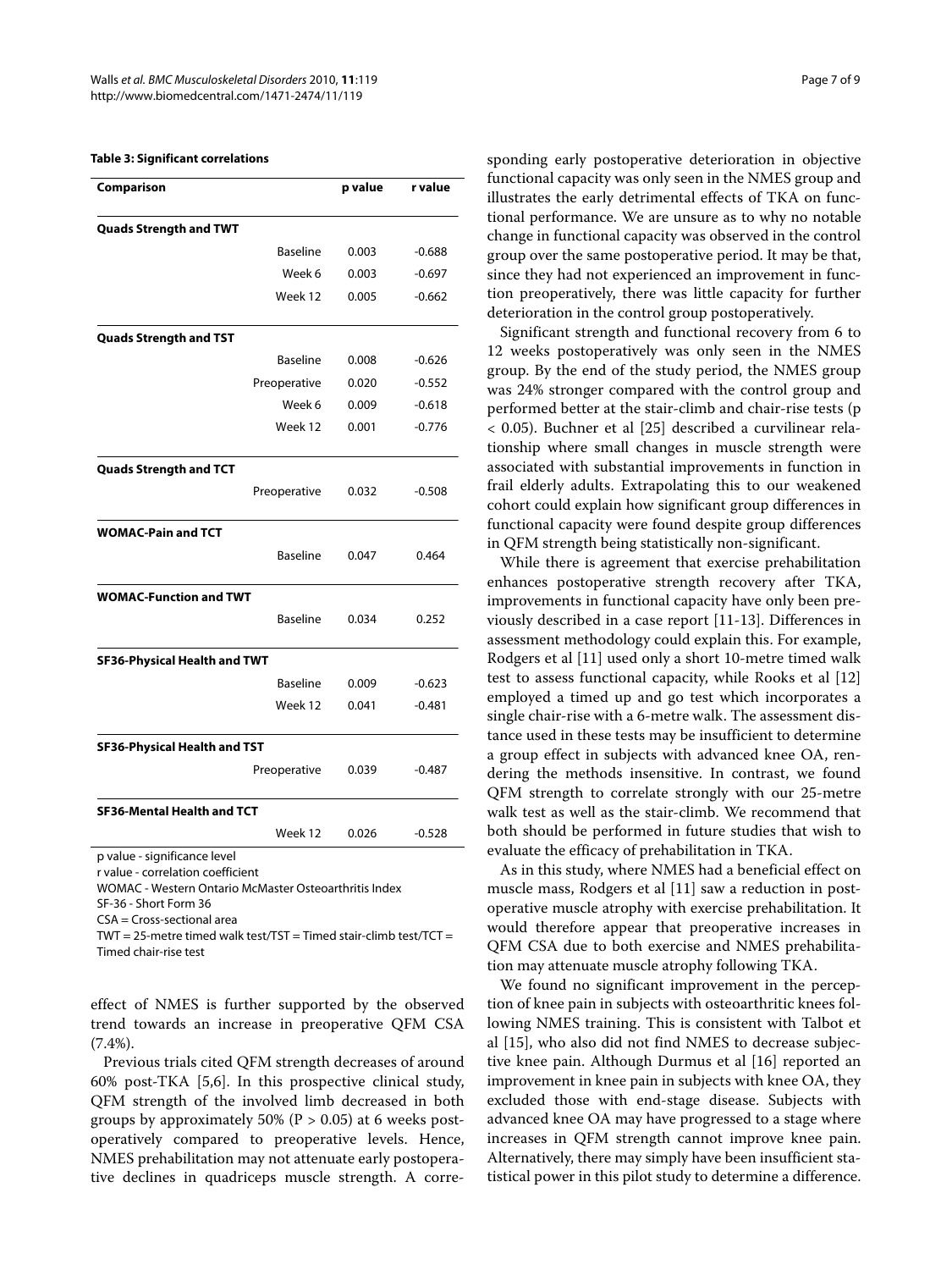The data on postoperative knee pain must be interpreted with caution given the sample size limitation. Although we found the NMES group to have a significant reduction in knee pain at 12 weeks compared to preoperative levels there was no between group effect. Previous studies of exercise prehabilitation have also reported no difference in knee pain between control and experimental groups even up to 12 months postoperatively [\[9](#page-8-7)[,10](#page-8-22)[,12](#page-8-8)]. Hence, the analgesic effect conferred from the TKA itself is possibly the principal factor in the reduction of knee pain post-operatively with prehabilitation providing little additional benefit.

Changes in subjective functional outcome scores did not reflect changes seen with the objective functional assessments. For example, an improvement was found in the SF-36-physical health scores of the control group preoperatively despite them deteriorating in two objective measures of functional capacity. This is further illustrated by the limited associations found between objective and subjective data. A moderate association between selfreport and objective performance measures has been previously described by Maly et al [[26](#page-8-23)] in subjects with knee OA. They concluded that self-report measures relate to knee pain whereas physical performance measures relate to self-efficacy. If we accept that TKA provides a much greater effect in reducing postoperative pain than prehabilitation, then subjective questionnaires would be less sensitive in evaluating prehabilitation. This would explain why previous studies [\[9](#page-8-7)[,10](#page-8-22)] that evaluated functional outcomes using subjective measures alone determined no benefit from exercise prehabilitation despite subjects increasing muscle strength preoperatively. Had objective measures of functional capacity been incorporated into these studies, a beneficial effect of prehabilitation may have been found.

Previous work has reported that exercise prehabilitation can shorten the length of hospital stay and increase the possibility of going home on discharge rather than to a rehabilitation facility [\[9](#page-8-7)[,12](#page-8-8)]. Based on our data, NMES prehabilitation in the setting of TKA does not reduce immediate postoperative hospitalisation. We recommend further study should be performed on a larger cohort to verify this.

This pilot study employed a randomised control design and all evaluations were performed with assessors blinded to group assignment. Unlike previous studies, we employed several objective measures of function to determine improvement in postoperative recovery, as well as isometric and radiological muscle evaluation. The principle limitation is our small sample size. We recognise that very strict inclusion criteria were employed in Page 8 of 9

this study. NMES could certainly be applied to a wider population in accordance with the manufacturers' guidelines. We have demonstrated that NMES is well tolerated by patients as part of an unsupervised, home-based programme. However, since the sample size is limited with many essential results based on statistical trends, a formal randomised controlled trial is now required to determine if the pre- and postoperative gains in strength and objective functional capacity observed in this clinical trial are reproducible in a larger population.

## **Conclusions**

In this pilot clinical study of NMES prehabilitation, we found NMES to be well tolerated by patients with advanced knee OA. When used for 8 weeks preoperatively, it appears to increase muscle strength and hasten functional recovery following TKA and also may reduce the extent of postoperative muscle atrophy. The selfreport questionnaires did not reflect changes seen with objective functional assessments. They may be less sensitive instruments for evaluating prehabilitation in TKA. Given that no previous data exists on the use of NMES prehabilitation, the results from this pilot study warrant further research on a larger TKA population as part of a cost-analysis and efficacy study. We believe this study provides preliminary evidence that preoperative NMES may expedite a return to normal activities in patients undergoing TKA for knee OA.

#### **Authors Information**

Raymond J Walls, MD, MRCSI, MFSEM, Orthopaedic Specialist Registrar

Gavin McHugh, MB, MRCSI, Orthopaedic Specialist Registrar

Donal J O'Gorman, MSc, PhD, Lecturer in Exercise Physiology

Niall M Moyna, MSc, PhD, FACSM, Professor of Exercise Physiology

John M O'Byrne, MCh, FRCSI, FRCS(Tr. & Ortho.), FFSEM, Professor of Orthopaedic Surgery

#### **Competing interests**

They authors declare that they have no competing interests.

#### **Authors' contributions**

RW was the principle researcher involved in study conception and design as well as implementation, data analysis and interpretation, and manuscript preparation. GM was involved in the study conception and design and the drafting of the manuscript. DO was involved in the study conception and design and the drafting of the manuscript. NM was involved in the study conception, design and implementation as well as data anlysis and interpretation and the drafting of the manuscript. JO was involved in the study conception and design and the revision of the manuscript. All authors read and approved the final manuscript.